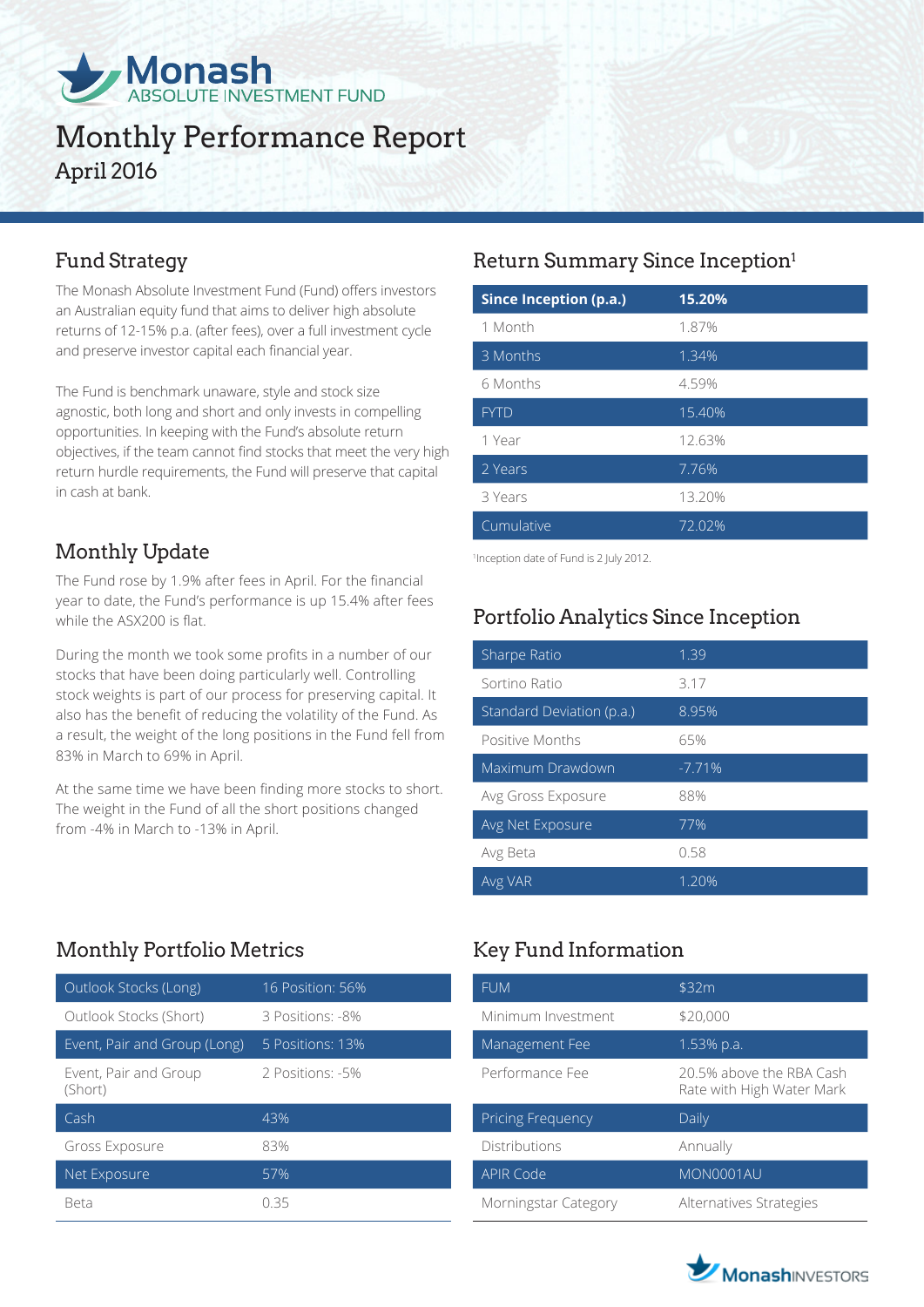

# Monthly Performance Report April 2016

**Coca-Cola Amatil (ASX Code: CCL) Market Cap \$6,500m Sector: Beverages**

Given the structural headwinds faced by CCL, we think that analyst forecasts are too high, as is the multiple that the market is placing on those earnings. It is not the low risk growth company that it once was.

In shorting CCL, we draw confidence from identifying recurring situations and patterns of behaviour that gave rise to significant falls in stock prices previously. We see CCL as an example of the market underestimating significant change, analyst reputation management, the limitations of company guidance and overlooked signals.

### **The story so far**

Coca-Cola Amatil is one of the largest manufacturers and distributors of beverages in the Asia-Pacific. It has established brands like Coca-Cola, Mount Franklin & Powerade, and newer ones like Barista Brothers & Monster Energy. Its Australian beverages division represents 70% of its EBIT, with beverages for NZ, Indonesia & PNG most of the rest.

It has built an impressive business, with market leading brands for which consumers are prepared to pay a premium over competitors like Pepsi, and a ubiquitous availability of its product range providing scale and route density that keeps its logistics costs low.

As a result, it is a highly profitable business with EBIT margins historically in the mid to high teens, but over the last three years it has struggled to grow its Australian beverage volumes and revenues, which have fallen 1%pa and 2%pa respectively. Even worse, over the last three years company NPAT has been -5%pa and EPS -10%pa.

Despite this, the analyst consensus forecast for the next three years is that CCL will grow revenue by 2%pa and EPS by 3% pa. The market also continues to rate the stock highly, with a PE of 16x for this years earnings.

### **The road ahead**

Unfortunately for Coca-Cola Amatil, its most popular products (carbonated soft drinks) are typically high in sugar. The problems caused by sugar are receiving increasing media and government attention, and there is a growing consumer tendency to reduce sugar in their diet. It is the company listed on the ASX most exposed to this theme.

Sugar is being targeted, as the cause of adult onset diabetes is the body's inability over time to deal with chronic levels of high blood sugar. Governments are concerned about this because

Stock Focus Cumulative Return Since Inception



## Gross/Net Exposure Since Inception



world diabetes rates are skyrocketing, as are direct healthcare costs, let alone the cost of lost productivity. The World Health Organisation estimates the global prevalence of adult onset diabetes has risen from 4.7% in 1980 to 8.5% in 2014. Diabetes is a major cause of blindness, kidney failure, heart attacks, stroke and lower limb amputation.

Many governments are now actively trying to reduce sugar consumption; some are even putting a tax on it. Soft drink taxes exist in France, Mexico and Norway. They are proposed in Indonesia, South Africa, and the UK.

So how does CCL meet our investment criteria for shorting?

#### **Insight:**

Customer Behaviour – At the margin, encouraged by health organisations and government, consumers will continue to reduce the quantity of sugary drinks in their diet.